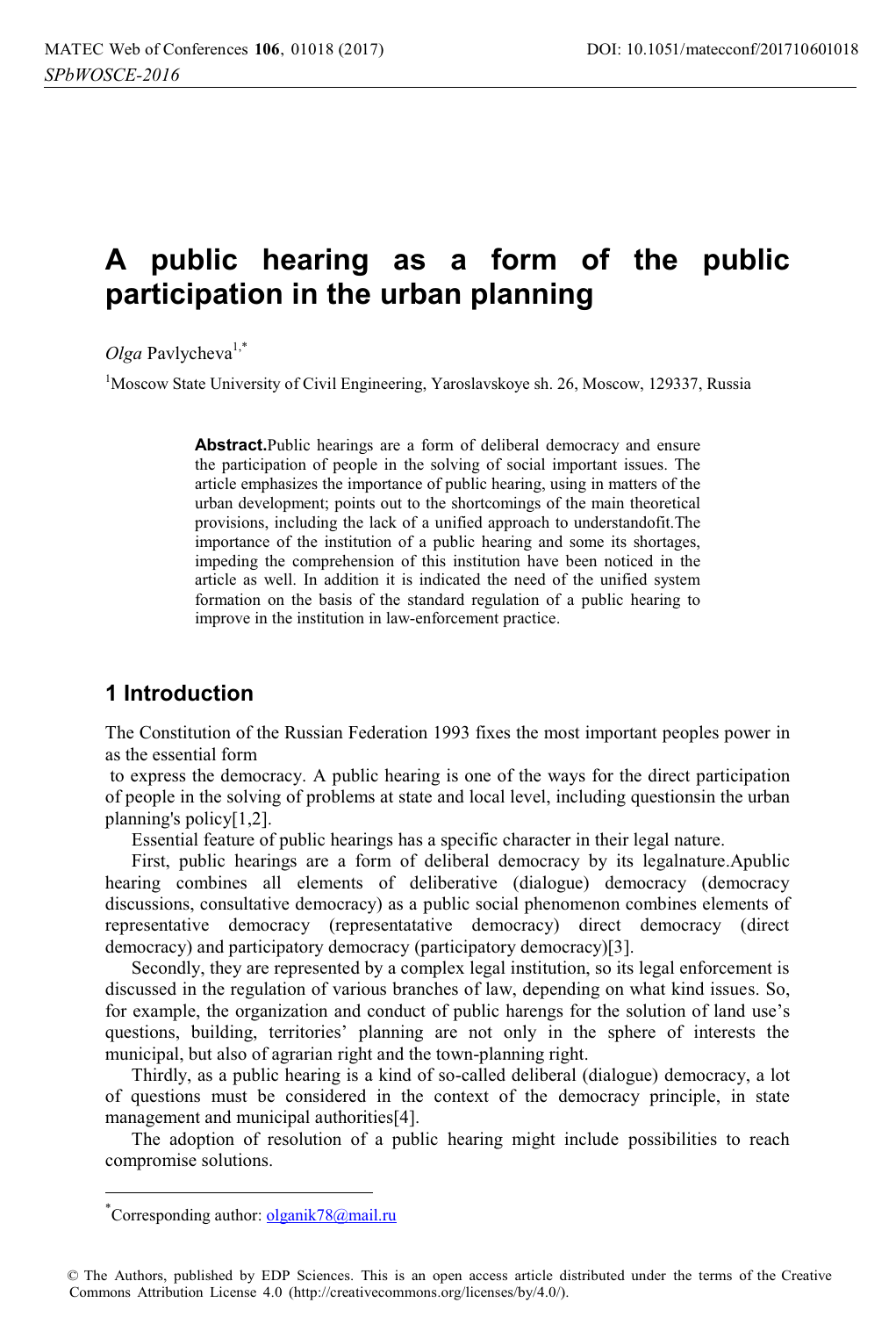In this regard the most important task of this work is to study the legal provision of public hearings as a form of democracy, to identify the main problems in the implementation of public hearings in the field of urban development.

## **2 Methods**

The public hearing's institute is contained in the Federal law of 06.10.2003 № 131-FZ "On the general principles of the organization of local self-management in the Russian Federation" [2] as one of the forms of direct citizen's participation at the local level of management. In accordance with the legislative requirements many project acts such as the Statute of the municipality, plans and development programs, local budget, rules of land's use and development, land planning, and a number of other important issues concerning the municipality's life must be made through a public hearing. As a rule main concepts of public hearings are fixed in charter of municipal legal acts concerning the local value which is conducted by local government bodies according to the established procedure.

Public hearings in accordance with the law are a form of public control. In addition, the town-planning legislation requires that public hearings to be held on certain issues.

All this emphasizes the importance of public hearings as a legal institution and makes it necessary to study it.

In this paper, a comparative legal study was used to investigate public hearings. Both the norms of legislation and scientific works on the research topic, as well as judicial documents (documents of the Constitutional Court) were examined. The use of a comparative legal method made it possible to identify significant shortcomings and gaps in the legal provision of public hearings.

## **3 Results**

Currently, many questions are being сontinued to remain at the federal level of goverment despite of importance the legal securing the conditions and grounds for the application of the Institute of public hearings in practice, both theoretical and applied nature.

We only note some problems.

The first problem is the lack of a unified approach to the understanding and of a public hearing nature.

In the legislation (Federal law of 21 July 2014 N 212-FZ "On bases of public control in Russian Federation "[5]) a public hearing is understood as the meeting of citizens organized by the subject of the public control and public authorities and local government bodies, state and municipal organizations, other bodies and the organizations which is conducted separate from public powers according to federal laws to discuss the questions concerning activity of the specified bodies and the organizations and having the special public importance or affecting the rights and freedoms of the person and the citizen, the right and legitimate interests of public associations and other non-state, non-profit organizations in the cases provided by the legislation of the Russian Federation.

In turn, the Constitutional Court of the Russian Federation also gives a description of the public hearing noting that "...as a public-legal institution designed to ensure an open, independent and free discussion of socially important problems (issues) that are essential for citizens living in the area of the public hearing, within the meaning of article 3 of the Constitution of the Russian Federation and Federal legislation, which governs their conduct, are not a form of exercise of the power by the population. Nevertheless, they give everyone who will be affected by the action proposed decision, the right authority to participate in the discussion independent of the existence of special knowledge or affiliation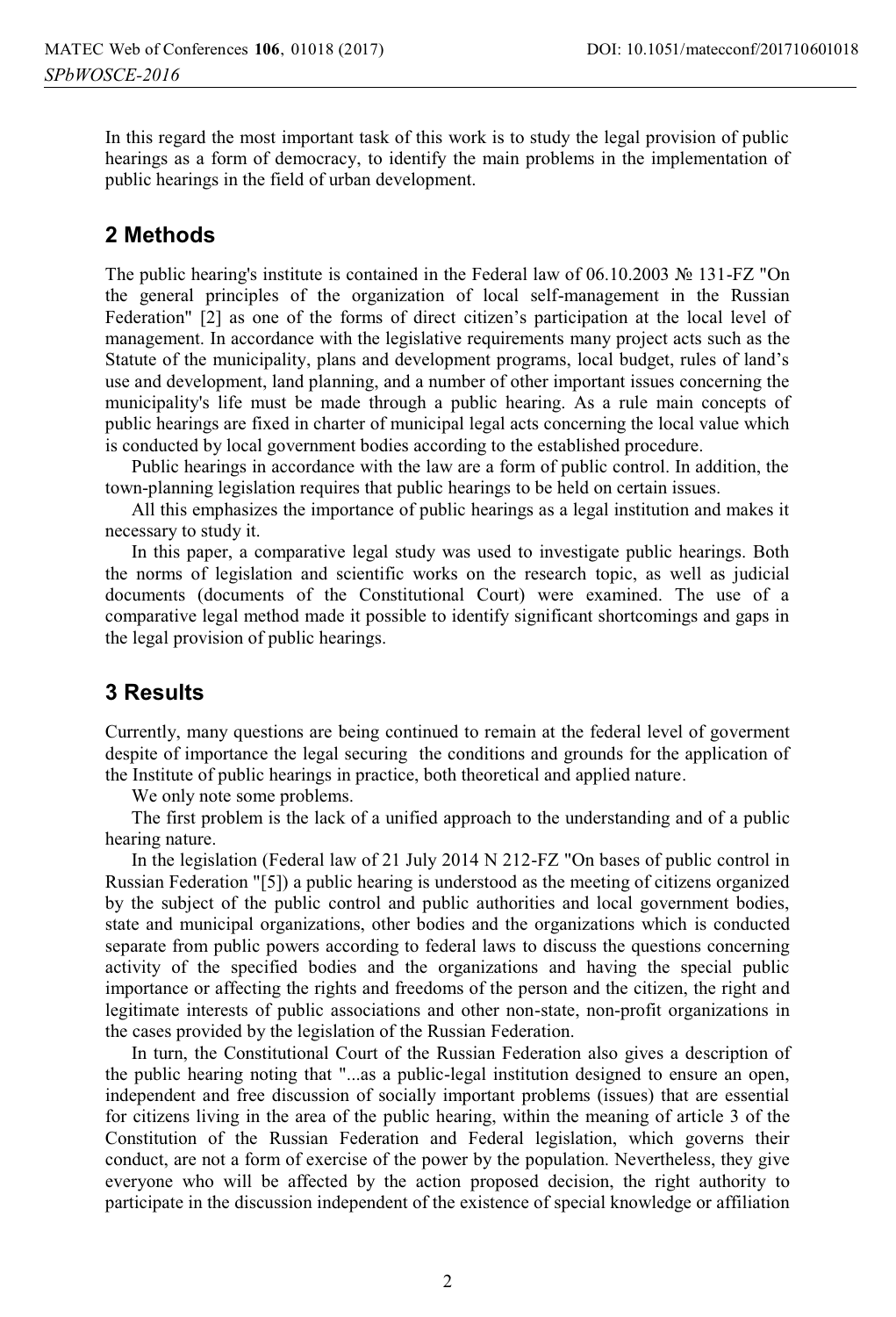to certain organizations and associations. The ultimate goal of this discussion is to develop recommendations on socially public questions or to receive public evaluation of a legal act. Accordingly, the process of managerial decision-making has been becoming more open for citizens, and this openness is ensured by the coercive force of the law obliging the authorities to hold public hearings on certain issues..."[6].

Only a comprehensive analysis of the legislation, scientific literature and jurisprudence at the public hearing allows you to identify the signs of public hearings as a legal institute. These include the following:

- public hearings are designed to provide an open, independent and free discussion of socially important problems (issues). Compliance with these requirements allows us to provide resolution of a local issue timely and quality must be discussed [7];
- at the public hearings are discussed socially significant problems (questions) that are essential for citizens residing in public structure[7].
- free expression of opinion and condemnation of the questions having essential value for the population acts as the purpose of public hearings;
- equality of the parties of public hearings (public agents, on the one hand, and the population - with another);
- process of public hearings always is a topic of discussion, dialogue between the participants.

The second problem is a lack of systemacity and gaps in the federal legislation for public hearings which involves discrepancy of legal support of the legislation at the regional and local level, integrated locally. All of the above interferes with development of institute of public hearings.

Thus, in accordance with Articles 28,31,39 and 46 of the Urban Development Code, public hearings should be held on any public zone of the town and land etc.The projects and development rules, deciding whether to grant land use permits or providing a site for capital investment in the construction and getting a permit for deviation from the approved parameters of permitted construction, reconstruction of capital construction facilities, site planning and land management.

However, despite of the fact that the legislator makes a notes about the importance of public hearings as a way to express the power of the people, including the field of urban development. On the basic of acts the regulation of this institution is not enough at the federal level. Thus, in paragraph 2 of article 28 of the City Development Code, the organization and conduct of public hearings falls within the jurisdiction of local authorities[9]. At the same time there is no single requirments at the higher level regulation to the procedure of organization and conducting of public hearings, there is no requirement for mandatory consideration of public opinion expressed during the public hearings, and to the formulation of a final decision on the issue submitted to a public hearing.

This is a significant omission, because the lack of a uniform approach to the implementation of public hearings causes a number of problems arising to the implementation of the legal institute. Among the more often some problems include things such as ignoring public opinion, abuse in the course of public hearings.Thus, the population has no opportunities to exercise their rights[10].

### **4 Discussion**

Among the most urgent problems the legal regulation of the Institute of public hearings include the following:

1. Now a unified approach to a conceptual framework of institute of public hearings, definition of their place and a role in system of providing basic principles of democracy in the state has not been created. Adequately the essence of institute of public hearings has not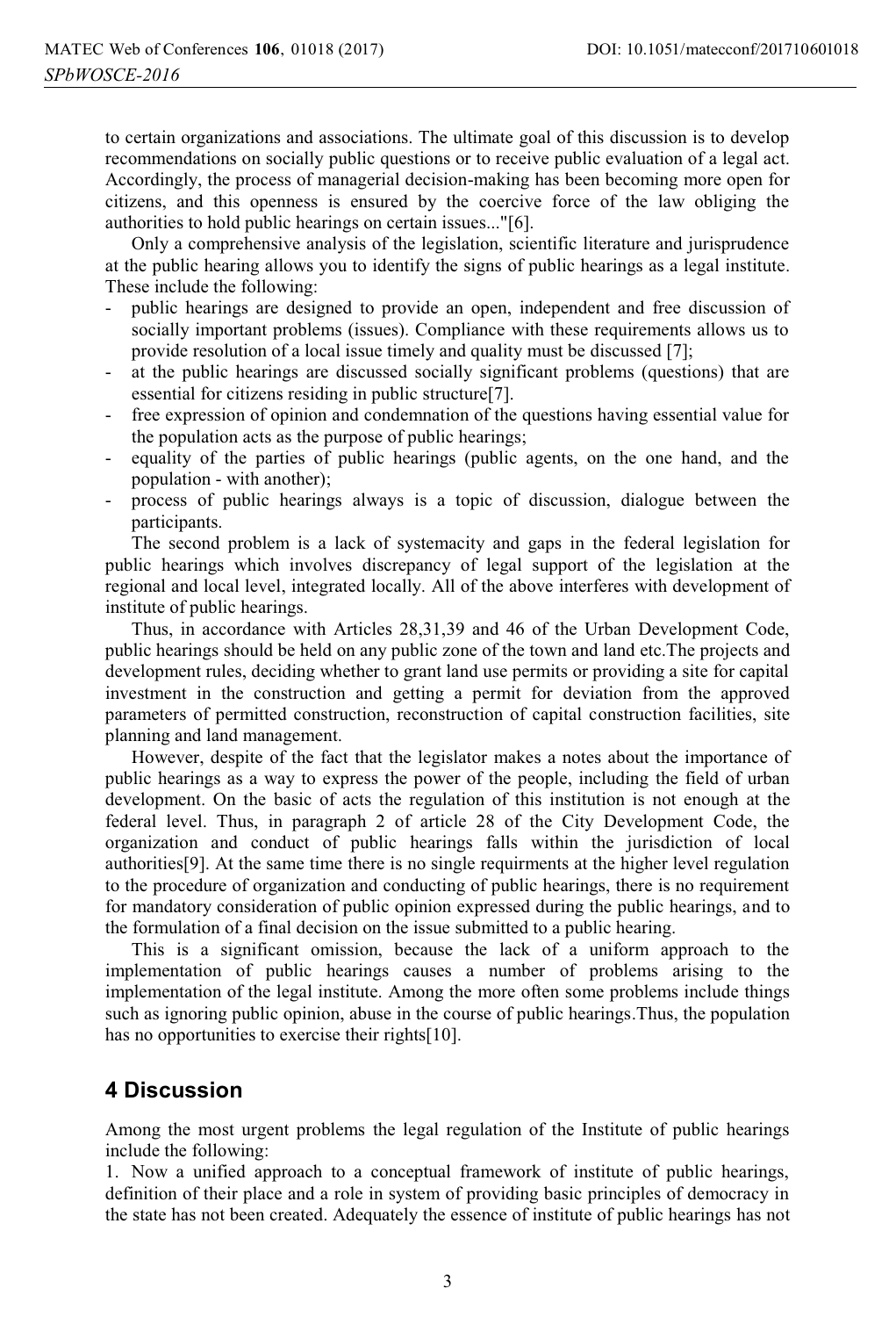been investigated, the maintenance of the concept "public hearings", their subject have not been worked out, the mechanism of their realization has insufficiently not been investigated [11].

The decision of this problem is in the conducting of theoretical researches and fixing thear results as uniform approaches to the public hearings in the legislation. Besides that public harengs features, definition of the places where they take among other constitutional and legal institutes, development of their mechanism and the identification the main stages of their realization must be reflected in the legislation too. All this will help to avoid the negative consequences caused by various understanding and interpretation of this legal institute.

2. The fundamental purpose of conducting of public hearings has not been defined at all. So, in particular, in article 28 of Urban Development Code only some objectives of public hearings had not been reflected in the sphere of town planning, namely: ensuring compliance with human right on favorable conditions for activity; ensuring rights and legitimate interests of owners of the land plots and capital construction projects.

3. The fundamental purpose of the organization and conducting of public hearings is coordination of interests of the state and a society with interests of individuals. Unfortunately, the legislator did not reproduce the principle of coordination of the state and public concerning the field of town-planning activity from the former Urban Development Code of the Russian Federationin the town-planning activity[12].

In turn, we can traced the insufficient understanding of the legal nature, no understanding purpose and awareness of the importance of institute of public hearings among the population. That is why the main cause is lack of people's interest in public hearings and the result is not attracting to take part in it.

Thus the population loses an opportunity to participate in management in the territory where they live.

4. There is no uniform in the standard and no legal base for providing institute of public hearings at the federal level. Now that issue is resolved by public authorities of subjects and local government bodies independently.

Such approach causes serious complaints as it leads to the unsystematic character and will cause some difficulties in the practical activity.

5. Currently the results of public hearings are only recommendatory, but may not be binding by character. It leads to the fact that decision-making may be contrary to will of the population, leads to loss of legitimacy of the power, a lack of supporting by the population, its unwillingness to cooperate with the power, to decrease in investment activity and other manifestations of mistrust[13].

To find a wayout the solution of this problem is necessary to enshrine some certain conditions where are the result of public hearings will have a fundamental value to solve questions according to which public hearings are conductedby.

It must be necessary to introduce a certain quorum at which public hearings will be declared valid, and percent of the given votes at which achievement the result of hearings will be a basis for acceptance of the final decision.

6. Now by the legislation it is not provided accurate regulations of the procedure of conductpublic hearings. So, the town-planning legislation, fixing obligation of conductpublic hearings on a number of questions, does not contain requirements to the procedure of the organization and carrying out public hearings, does not define structure and structure of the bodies authorized for conduct public hearings, to structure and an order of preparation of documentation, the accounting of opinion of the population stated at hearings etc.

It is necessary, not only to legislate clear and detailed regulation of the procedure of organization and holding of public hearings, with specific stages, their timing and content,